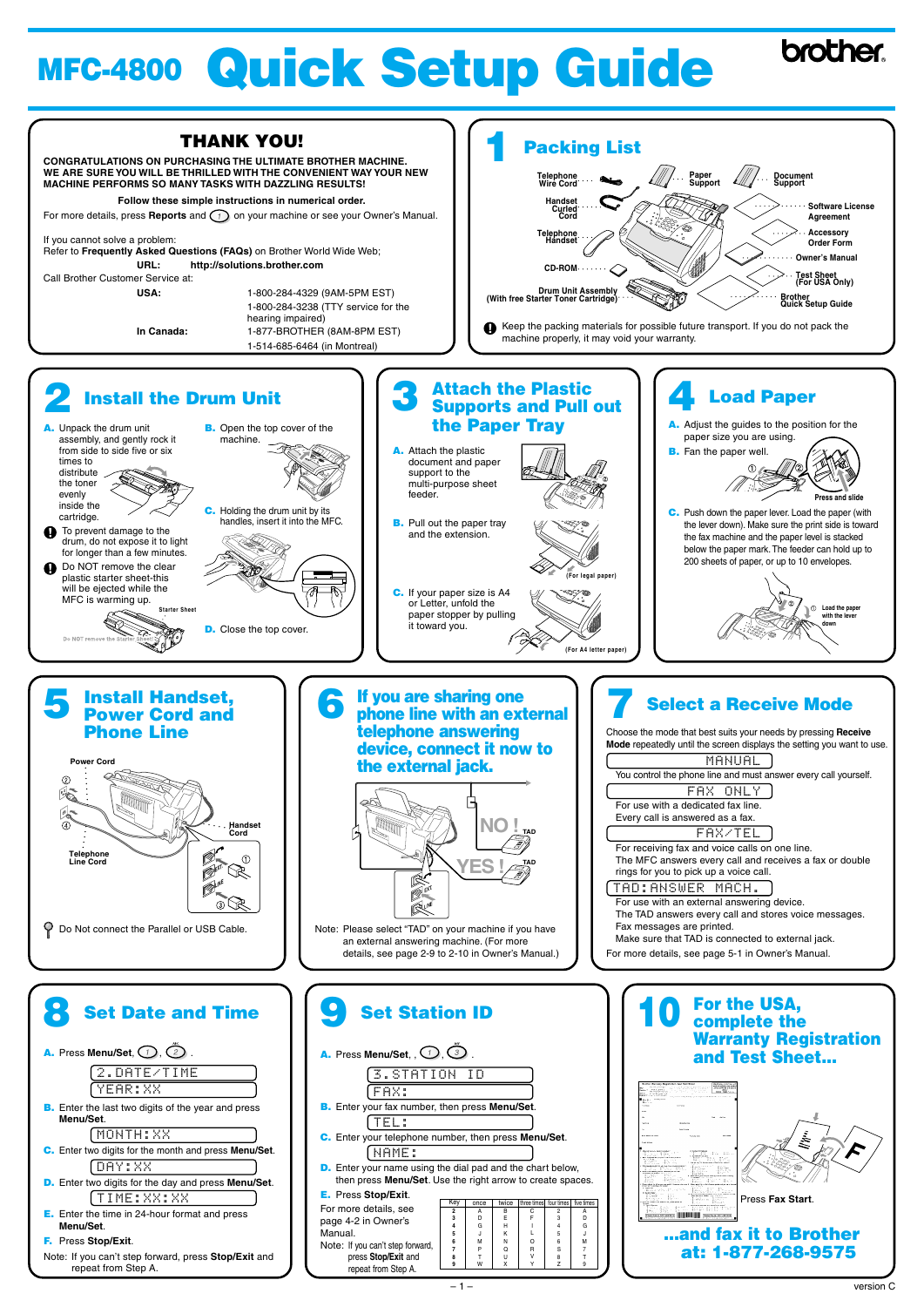## **For Windows® 95/98/98SE/Me/2000 Users**

# **Setting Up the MFC and PC to Work Together**

## **Before You begin**

- You must set up the hardware and install the driver before you can use your MFC as a printer and scanner in any Windows® application.
- Please see the README.WRI file in the root directory of the CD-ROM for last-minute important installation and troubleshooting information.
- Please purchase the appropriate interface cable you intend to use (Parallel or USB).
- If you have any problem for installation, visit us at: **http://solutions.brother.com**

**Step 1.** Unplug the MFC from the AC outlet and disconnect your MFC from your computer **if you already connected an interface cable.**

**Step 3. Comparent the CD-ROM into the CD-ROM drive. If the model name screen appears, click on your model name. The CD-ROM main menu will appear.**

**Use only a shielded parallel interface cable that is IEEE 1284-compliant and/or a USB cable that is no longer than 6 feet long (1.8 meters).**

#### **Follow the instructions in this guide for your operating system and interface.**

#### **Step 2. Turn on your computer.**

For Windows® 2000 Professional, you must be logged on as the Administrator.



(If this window does not appear, use Windows® Explorer to run the setup. exe program from the root directory of the Brother CD-ROM.)



**9.** When the Setup Type window appears, select **Standard**, and then click **Next**. The application files will be copied to your computer.

**10.** The Connect Cable window will appear.



(Estimated space required: 38792 K)

Location window displays the path where the PaperPort® files will be installed, either change or accept, and then click **Next**.







**7.** When Register Today screen appears, click **Next**. This is registration for Paper Port®. Follow the instructions.



- \*1 Multi-Function Link® Pro Suite includes Printer Driver, Scanner Driver, ScanSoft™ PaperPort®, ScanSoft™Text Bridge®, PC-FAX software, Remote Setup and True Type fonts. PaperPort® is a document management application for viewing scanned documents. ScanSoft™ TextBridge®, which is integrated into PaperPort®, is an OCR application that converts an image into text and inserts it into your default word processor.
- \*2 If an error message appears during the installation process, or you have previously installed MFL Pro Suite, you will first have to uninstall it. From the **Start** menu, select **Programs**, **Brother**, **Brother MFL Pro Suite**, **Uninstall**, and then follow the instructions on the screen.
- \*3 Even if you select **NO**, later you will be able to launch the Brother Control Center to use the Scan keys. See AutoLoad the Brother Control Center, Chapter 14 in the On-Line Documentation (Owner's Manual) on the CD-ROM.

**8.** When the Brother MFL Pro Suite Installation window appears, click **Next** to begin installing the Multi-Function Link® Pro Suite. \*2

**5.** When the PaperPort® Setup window displays your Name and Company, either change or accept them, and then click **Next**.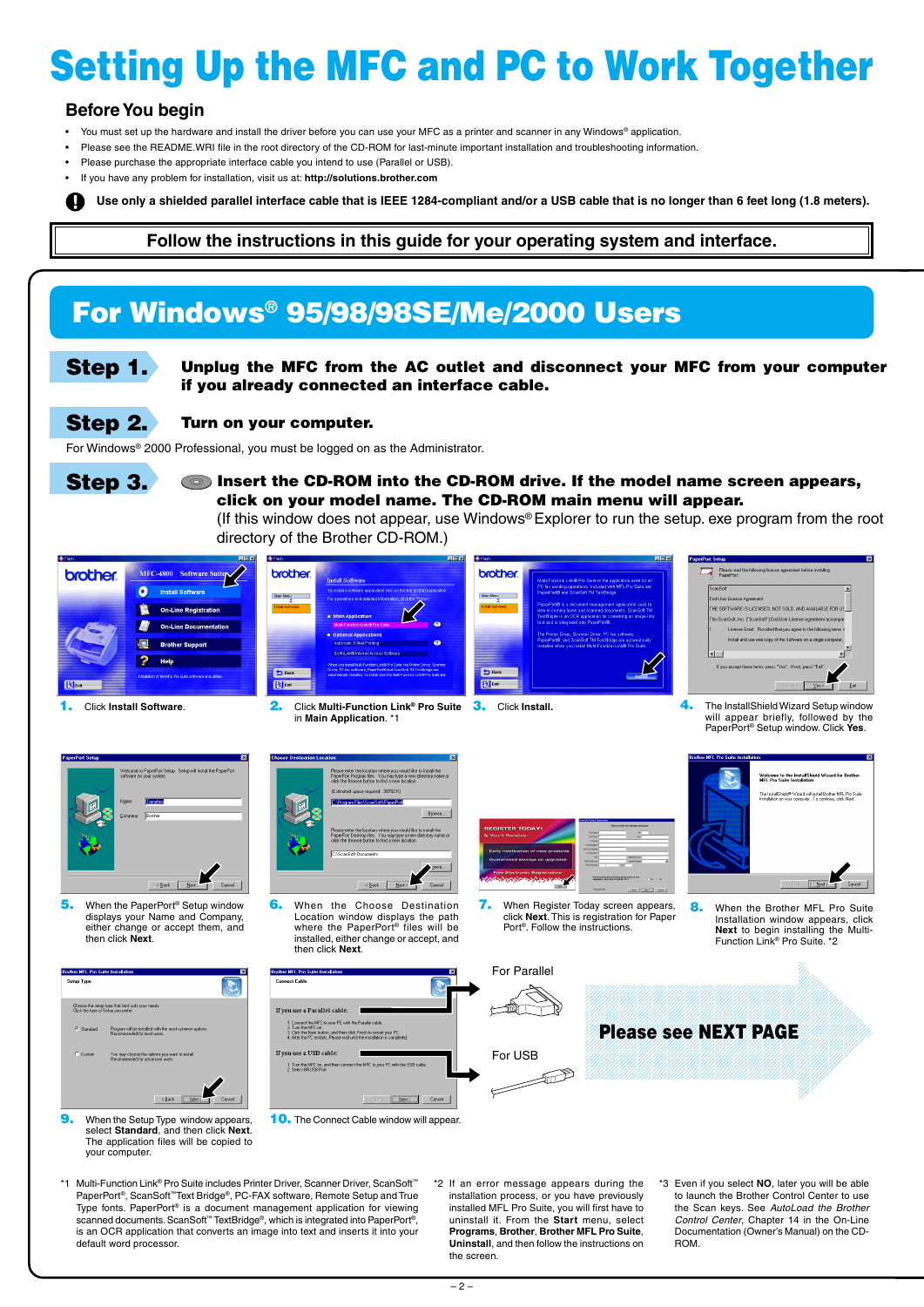





**4.** If the test page is printed correctly, click **Yes**.

> If you click **No**, follow the prompts on the screen to correct the problem.



**5.** Select **Yes** to restart your computer, and then click **Finish**.



**The Brother PC fax, Printer and Scanner drivers have been installed and the installation is now complete.**

**The Brother PC fax, Printer and Scanner drivers have been installed and the installation is now complete.**

**6.** Click **Yes** to have the Control Center loaded each time Windows<sup>®</sup> is started. The Control Center will appear as an icon in the task tray. If you click **No** the Scan keys on the MFC will be disabled. \*3



disabled. \*3